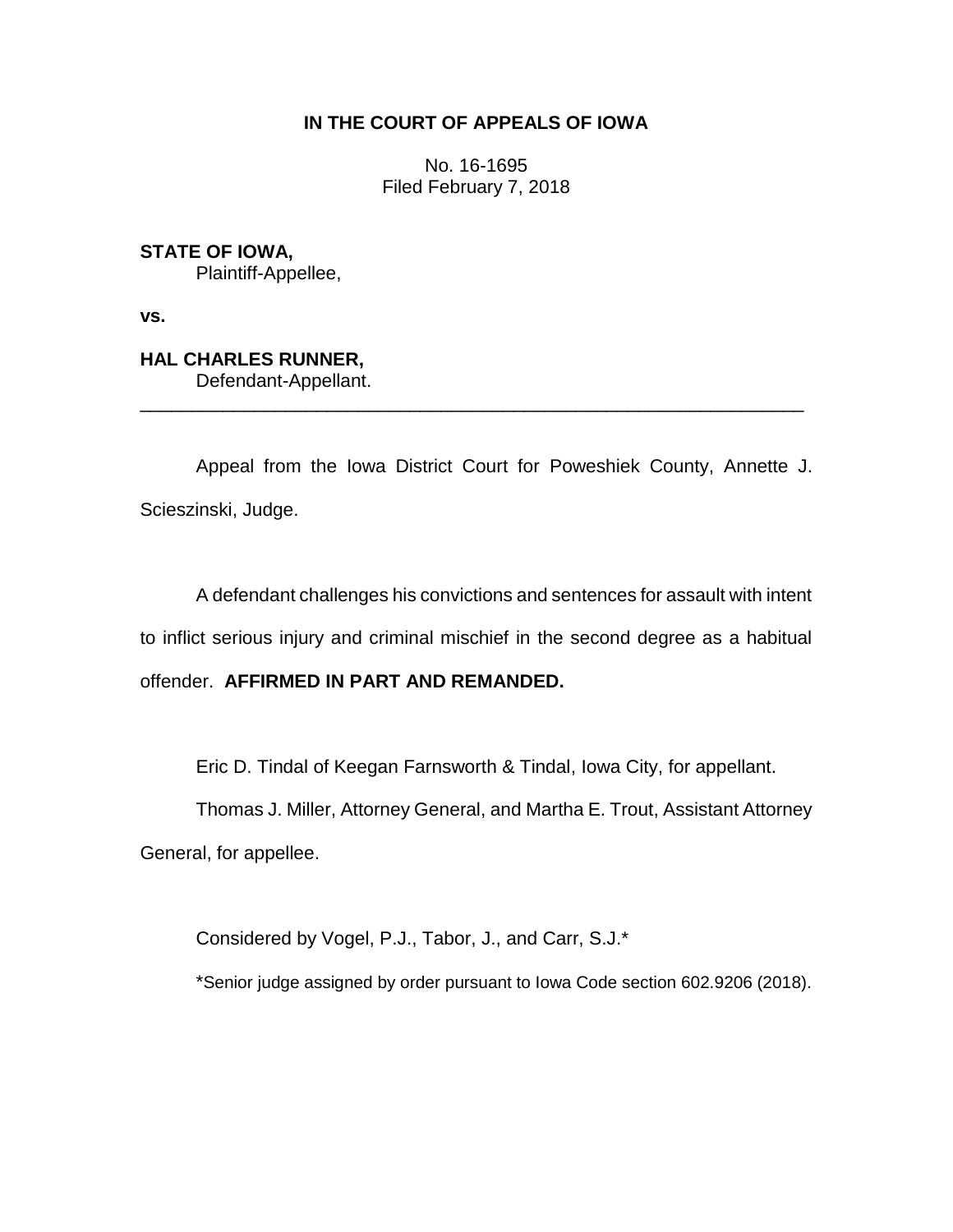### **CARR, Senior Judge.**

Hal Runner appeals his convictions and sentences for assault with intent to inflict serious injury and criminal mischief in the second degree as a habitual offender. On appeal, he argues the trial court failed to state sufficient reasons for his sentence, insufficient evidence was presented as to the valuation of the victim's vehicle, his trial counsel was ineffective for failing to object to a jury instruction about valuation and for failing to present evidence at trial on valuation, and the trial court erred in ordering restitution concerning the vehicle.

### **I. Background Facts and Proceedings**

Runner and Michele McCurry were living together as a couple until separating in August 2014. When they separated, there was a no-contact order in place between them. Nonetheless, the two did meet in person on September 23.

What happened at that meeting is a matter of dispute. Credible evidence suggests that an argument turned physical. McCurry admitted to hitting Runner's vehicle with her vehicle. Runner also admitted to hitting McCurry's vehicle with his vehicle. He admitted to pushing her down. Both parties agreed Runner hit or bumped McCurry's driver's side door.

Runner was charged with attempted murder, in violation of Iowa Code section 707.11 (2013), and domestic abuse assault by impeding airway causing bodily injury, in violation of section 708.2A(1) and 708.2A(5). Runner pled not guilty.

At trial, Caleb Schaffner, the owner of an auto repair center, testified on valuation of McCurry's vehicle. Schaffner estimated the cost to repair her vehicle was approximately \$3000. He testified he found vehicles of the same make and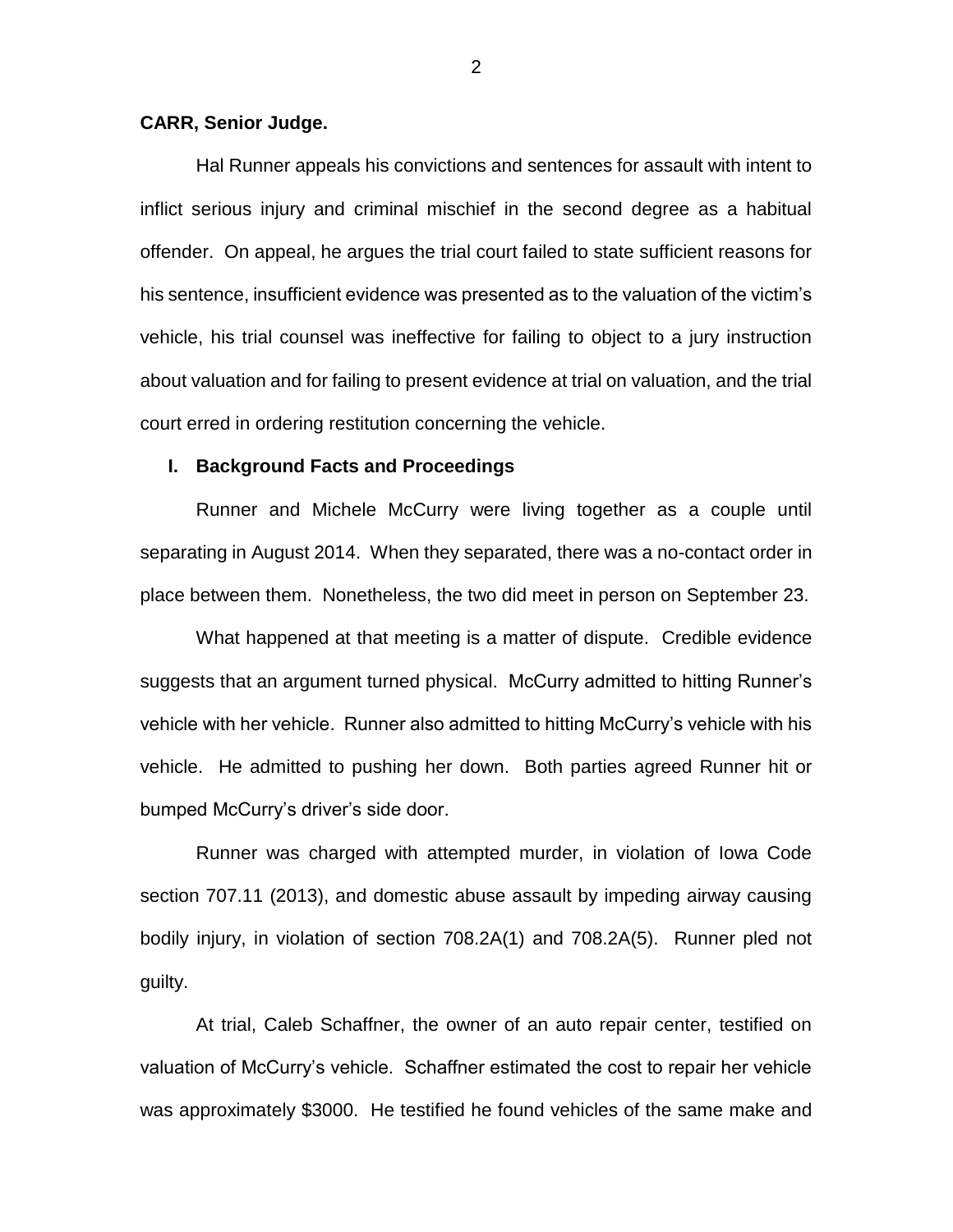model online for "anywhere between \$1800 and \$2400 depending on the condition and mileage."

Following amendment of the trial information in advance of trial, four charges were submitted to the jury: attempted murder (count I), domestic abuse assault by strangulation (count II), domestic abuse assault while using a dangerous weapon (count III), and criminal mischief in the second degree (count IV). The jury found Runner guilty of the lesser included offense of assault with intent to inflict serious injury (count I), domestic abuse assault (count III), and criminal mischief in the second degree (count IV). The jury found Runner not guilty of domestic abuse assault by strangulation (count II). McCurry later submitted a statement claiming pecuniary damage of \$1500.

Following trial, Runner filed a motion for new trial and motion in arrest of judgment. His motion in arrest of judgment was granted in part after the district court found his right to speedy trial was violated as to count III. That conviction was vacated. Runner was sentenced to consecutive prison terms of two years (count I) and fifteen years (count IV). He was ordered to pay restitution in the amount of \$1500.

Runner now appeals.

### **II. Sentencing**

Runner contends the district court failed to state adequately its reasons for (a) sentencing him to prison and (b) imposing consecutive, rather than concurrent, terms of imprisonment. We review a district court's sentence for an abuse of discretion. *State v. Hill*, 878 N.W.2d 269, 272 (Iowa 2016). A district court abuses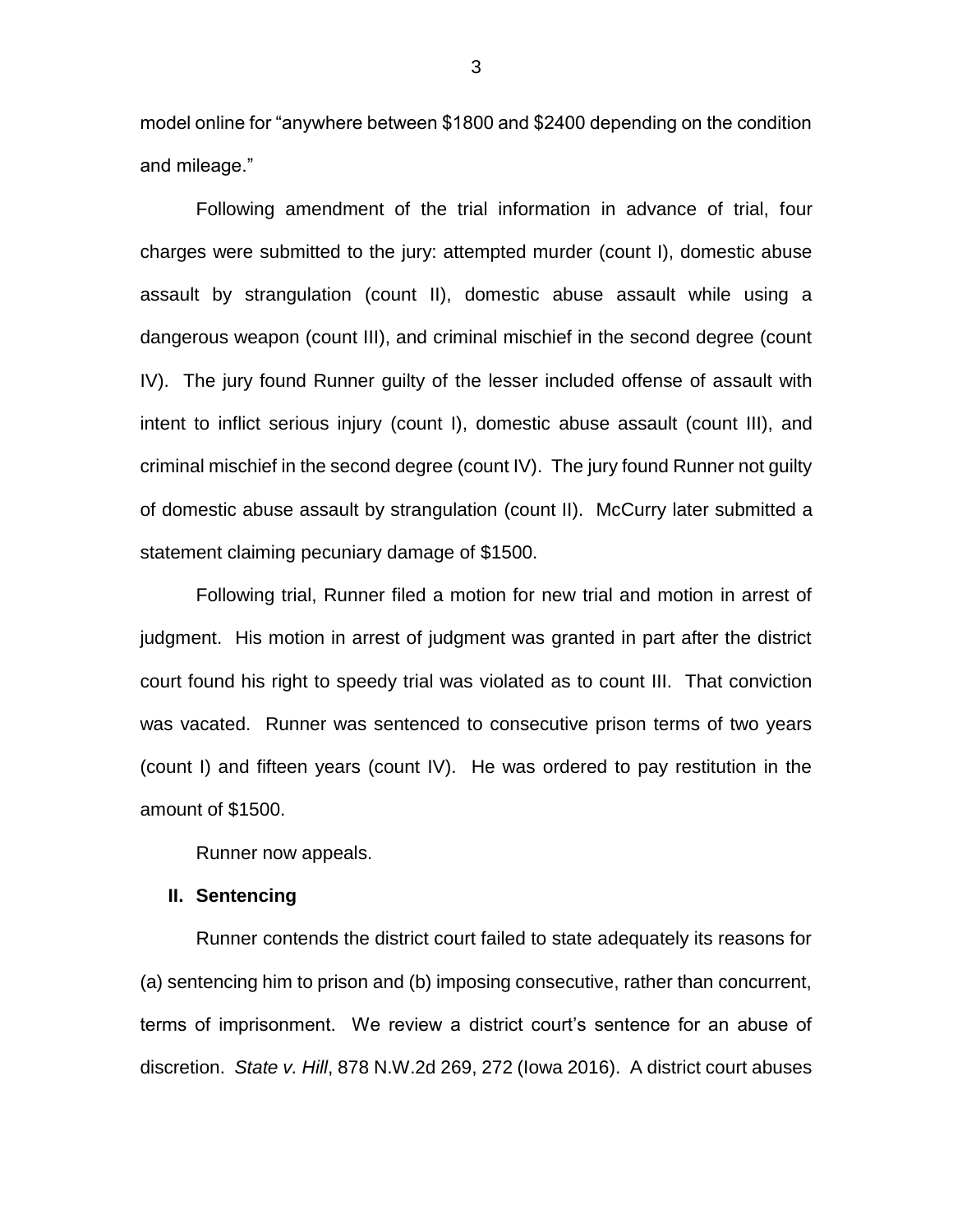its discretion when it "exercises its discretion on grounds clearly untenable or to an extent clearly unreasonable." *State v. Barnes*, 791 N.W.2d 817, 827 (Iowa 2010).

A court must "state on the record its reason for selecting the particular sentence." Iowa R. Crim. P. 2.23(3)(d). Runner contends the district court failed to do so, and the State agrees. We remand for resentencing to allow the court to state on the record its reasons for imposing the sentence it did.

### **III. Valuation**

Criminal mischief in the second degree is criminal mischief where "the cost of replacing, repairing, or restoring the property that is damaged, defaced, altered, or destroyed exceeds one thousand dollars but does not exceed ten thousand dollars." Iowa Code § 716.4(1). Runner contends there was insufficient evidence to establish the value of the damaged property here—McCurry's vehicle. Moreover, he contends his counsel was ineffective in failing to object to the jury instruction concerning valuation and in failing to present evidence on said valuation.

### **A. Sufficiency of the Evidence**

We review sufficiency-of-the-evidence claims for correction of errors at law. *State v. Truesdell*, 679 N.W.2d 611, 615 (Iowa 2004). A verdict is supported by substantial evidence if the record reveals evidence from which a "rational trier of fact could conceivably find the defendant guilty beyond a reasonable doubt." *State v. Thomas*, 561 N.W.2d 37, 39 (Iowa 1997). The evidence is viewed in the light most favorable to the verdict, including all reasonable inferences that may be deduced from the record. *State v. Gay*, 526 N.W.2d 294, 295 (Iowa 1995).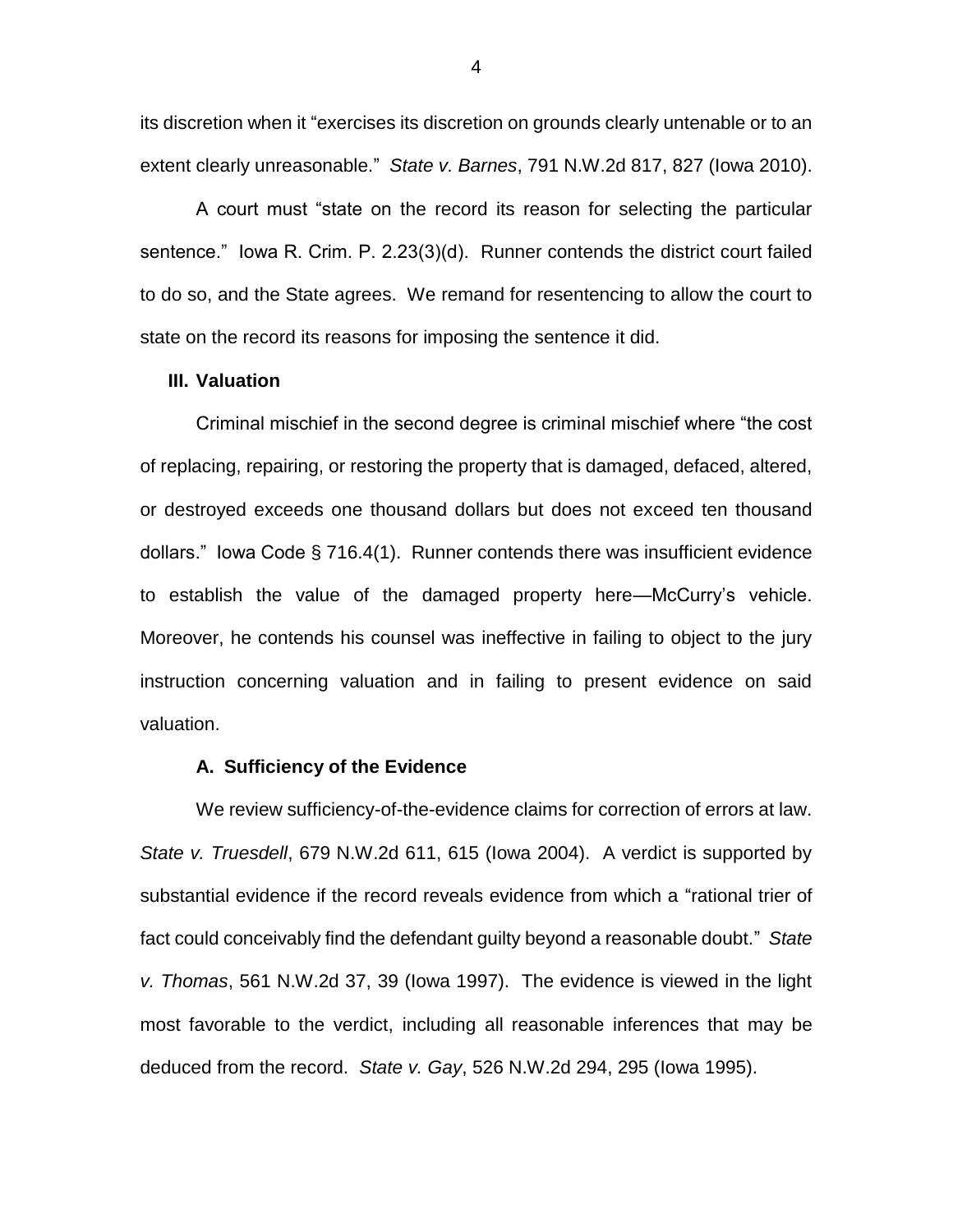The parties cite different authority on the method of computing the measure of damages. Each cites to civil tort law damage cases.

Runner asserts that "[t]he general rule in Iowa for repairs or for replacement is the fair and reasonable cost of replacement or repair, but not to exceed the value of the property immediately prior to the loss or damage." *State v. Urbanek*, 177 N.W.2d 14, 16 (Iowa 1970); *accord State v. Hamma*, No. 11-0236, 2011 WL 3689154, at \*1 (Iowa Ct. App. Aug. 24, 2011) (applying same standard in criminal mischief context); *State v. Stull*, No. 04-0696, 2005 WL 724160, at \*3 (Iowa Ct. App. Mar. 31, 2005) (same).

None of the cited cases deal with automobiles. The State contends different rules apply for automobiles:

(1) When the motor vehicle is totally destroyed or the reasonable cost of repair exceeds the difference in reasonable market value before and after the injury, the measure of damages is the lost market value plus the reasonable value of the use of the vehicle for the time reasonably required to obtain a replacement.

(2) When the injury to the motor vehicle can be repaired so that, when repaired, it will be in as good condition as it was in before the injury, and the cost of repair does not exceed the difference in market value of the vehicle before and after the injury, then the measure of damages is the reasonable cost of repair plus the reasonable value of the use of the vehicle for the time reasonably required to complete its repair.

(3) When the motor vehicle cannot by repair be placed in as good condition as it was in before the injury, then the measure of damages is the difference between its reasonable market value before and after the injury, plus the reasonable value of the use of the vehicle for the time reasonably required to repair or replace it.

*Long v. McAllister*, 319 N.W.2d 256, 261 (Iowa 1982). The State contends the first

measure of damages under *Long* is appropriate here because the vehicle was

totally destroyed and the reasonable cost of its repair exceeded its reasonable

market value. In this case there was no trial evidence of loss of use damages nor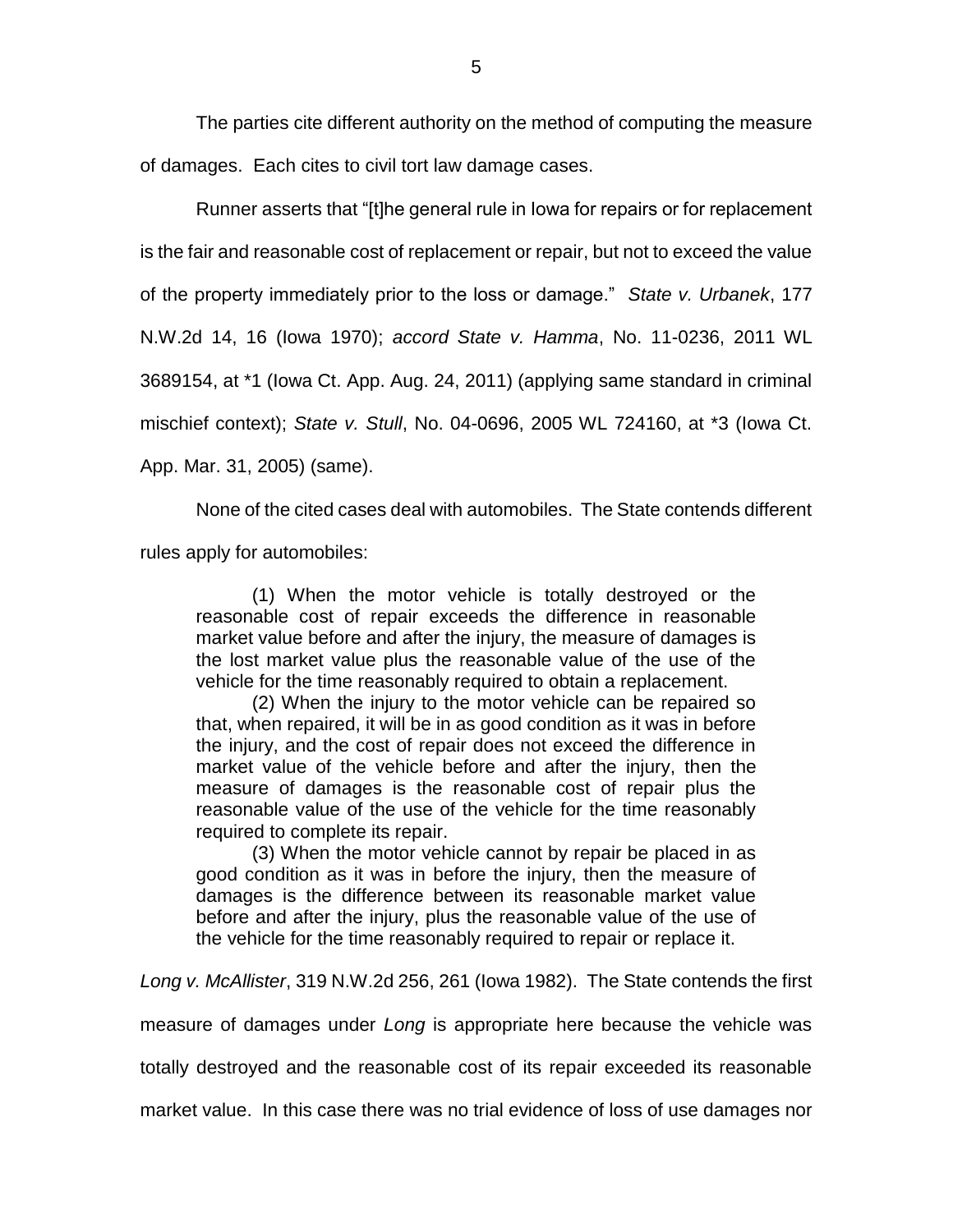of any salvage value. On this trial record, the parties' proposed measures value for determining degree of criminal mischief seem the same.

Testimony established that McCurry purchased the vehicle for \$1500 no more than five months prior to the incident. She had been in an accident in the interim, hitting a tree. Schaffner's testimony about repairing the vehicle was based on photographs of the vehicle and his online research that showed similar vehicles ranging in price from \$1800 to \$2400. He estimated the cost of repairing the vehicle would be \$3000.

Runner offers no alternative valuation. Instead, he argues "Schaffner clearly established that the cost of repairs exceeded the value of the vehicle at the time the incident occurred." This may be so, but the jury's valuation of the cost of repairing the vehicle need not be Schaffner's \$3000 to justify the jury's verdict the valuation need only exceed \$1000. Sufficient evidence established this fact. We will not disturb the criminal mischief conviction.

### **B. Ineffective Assistance**

We review claims of ineffective assistance of counsel de novo. *State v. Martin*, 704 N.W.2d 665, 668 (Iowa 2005). To prevail, Runner must establish trial counsel failed to perform an essential duty and that he was prejudiced by counsel's failure. *See State v. Ondayog*, 722 N.W.2d 778, 784 (Iowa 2006). Counsel breaches an essential duty if counsel's performance falls outside the range of normal competency. *Millam v. State*, 745 N.W.2d 719, 721 (Iowa 2008). Counsel is presumed to have acted competently. *DeVoss v. State*, 648 N.W.2d 56, 64 (Iowa 2002). On the prejudice prong, Runner must show "there is a reasonable probability that, but for counsel's unprofessional errors, the result of the proceeding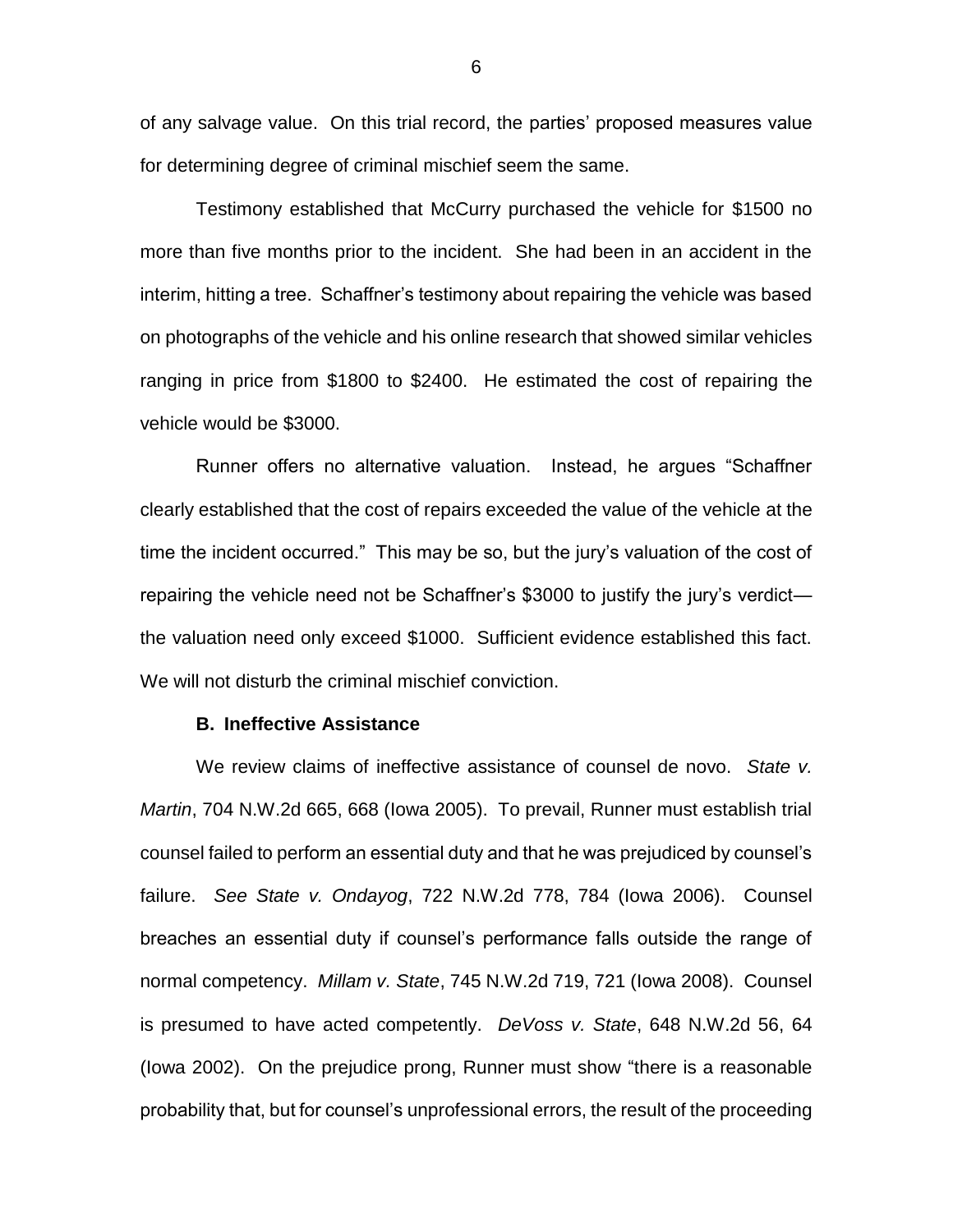would have been different." *Ledezma v. State*, 626 N.W.2d 134, 143 (Iowa 2001) (quoting *Strickland v. Washington*, 466 U.S. 668, 694 (1984)). Ineffectiveassistance claims are generally preserved for postconviction-review proceedings, but we may address them "when the record adequately presents the issues." *State v. Thornton*, 498 N.W.2d 670, 675 (Iowa 1993).

## **1. Jury Instruction**

Runner contends his counsel was ineffective in failing to challenge the jury instruction on criminal mischief. Runner argues that "it was improper for the jury to consider the cost of repairing or replacing the car" because the car was totaled; in his view, the jury "was required to determine the value of the vehicle on [the day of the incident] as the proper valuation for assessing the degree of criminal mischief."

The jury instruction given provided:

If you find that the State has proven that Hal Charles Runner committed criminal mischief, you must then determine the degree of criminal mischief and report your decision on the verdict form.

The State must prove the cost of repair or replacement of Michele McCurry's car that was damaged. The following are the different degrees of criminal mischief for your consideration.

. . . . 4. Criminal mischief in the second degree occurs when the cost of repairing or replacing the property is more than \$1000 but not more than \$10,000.

Runner asserts the *Urbanek* language should have been included to clarify the

meaning of the phrase "cost of repair or replacement." 177 N.W.2d at 18.

As noted above, the parties suggest cite different civil property damage authorities for calculating the degree of criminal mischief. Here, the jury was given an instruction on the issue that tracked the statutory language. We do not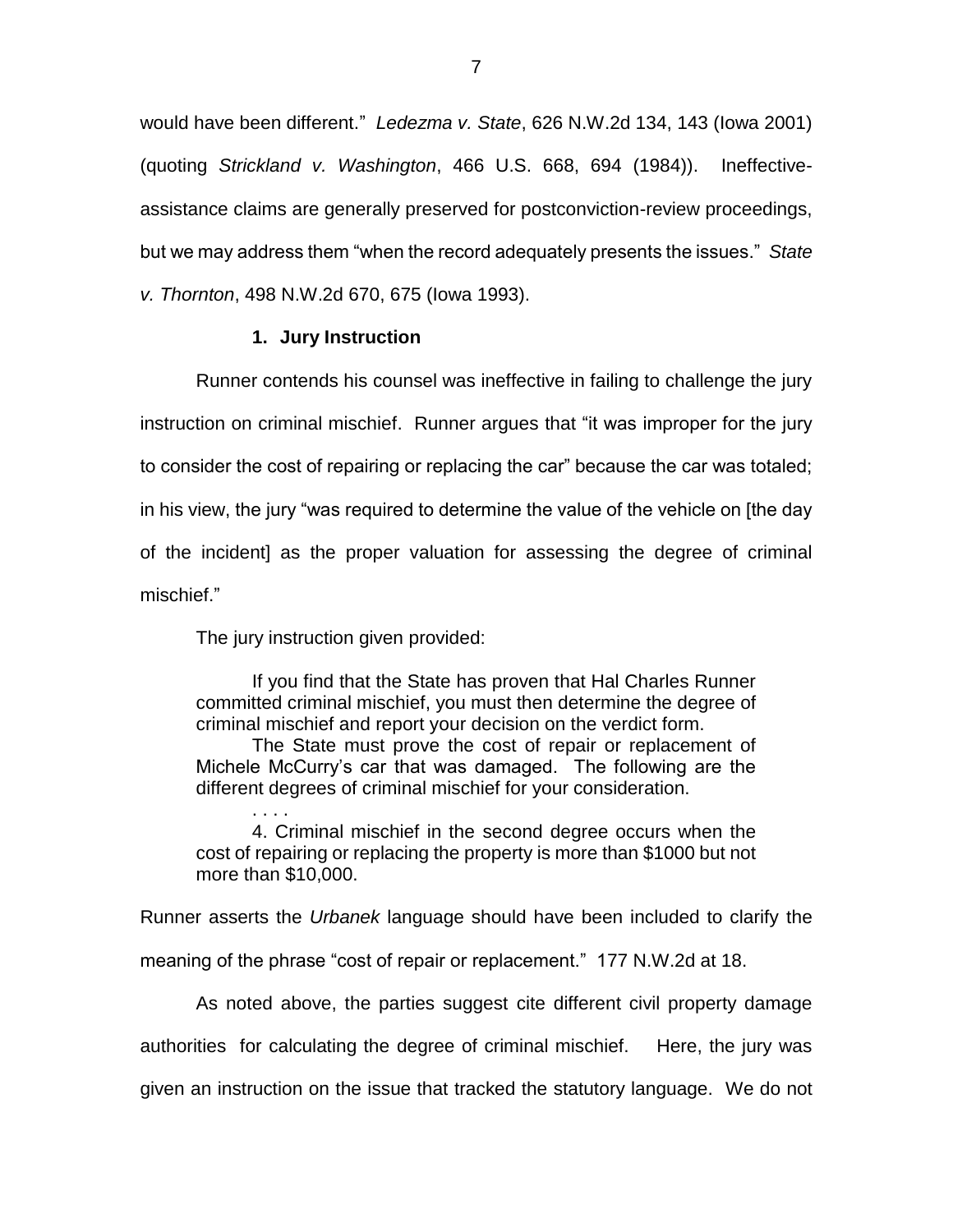think either *Urbanek* or *Long* rules for civil-damage setting provide a proper method under section 716.4 to determine degree of guilt. The argument to import civil property damage law into this criminal statute would be more persuasive if the statute set the degree of guilt based on "the amount of damages caused." Here, the statute authorizes a finding of guilt for criminal mischief, second degree, if "the cost of replacing . . . the property . . . " *or* "the cost of repairing . . . the property" exceeds \$1000 but not \$10,000. The evidence supports the instruction given. There was evidence from which the jury could find the value of the car exceeded \$1000, and that the cost to repair did as well. Trial counsel was not ineffective for failing to seek an instruction grounded in *Urbanek*.

Runner cites decisions of this court in which we have relied on *Urbanek* for the measure of restitution in criminal mischief cases. *See Hamma*, 2011 WL 3689154, at \*1; *Stull*, 2005 WL 724160, at \*3. In setting criminal restitution for "pecuniary damages," the phrase is defined to mean "all damages . . . which a victim could recover against the offender in a civil action arising out of the same facts or event." Iowa Code § 910.1(3). As such, *Urbanek* applies in setting restitution but not in defining the degree of guilt.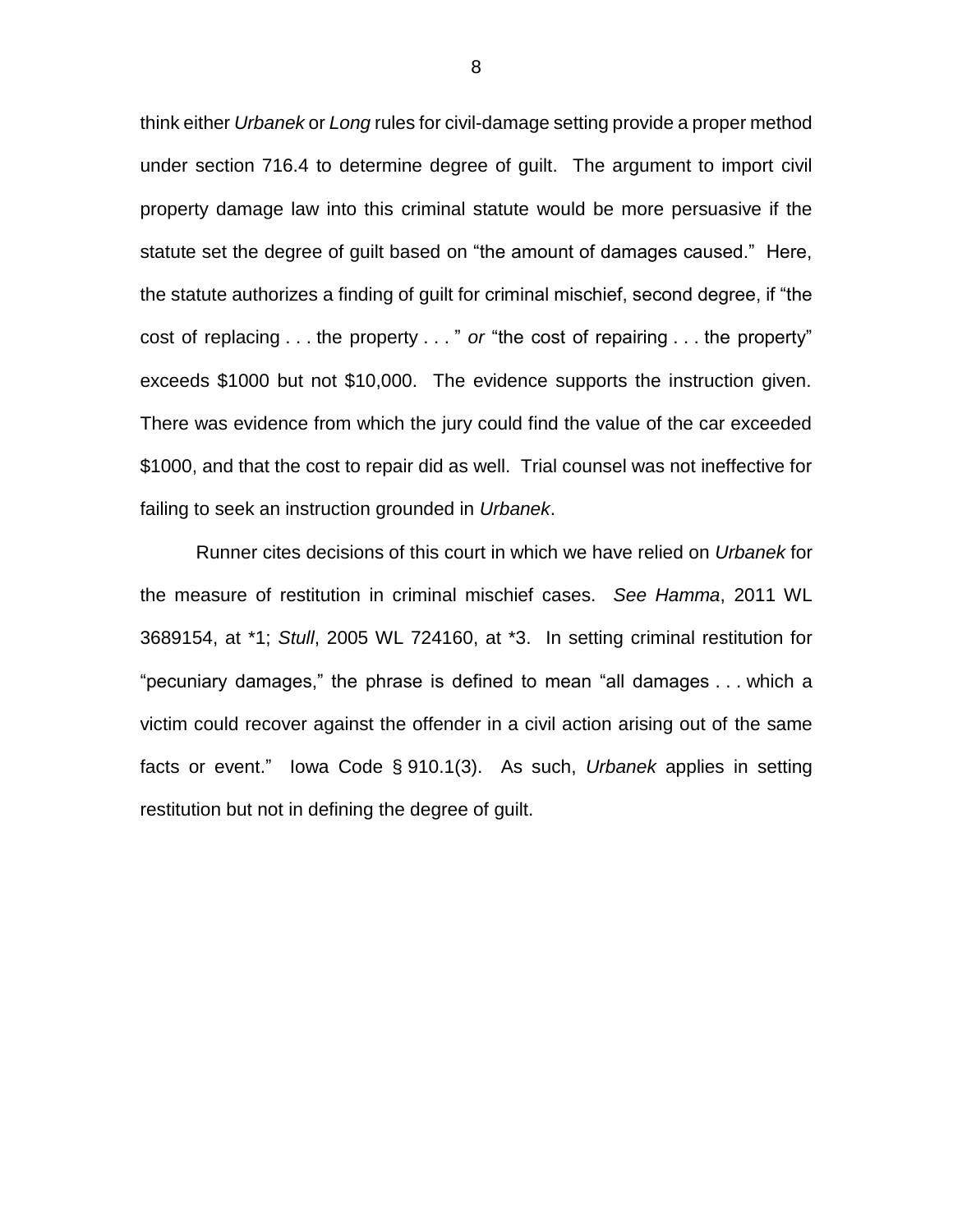#### **2. Evidence**

Runner asserts his counsel was ineffective for failing to present evidence at trial on valuation. Without delving into the various procedural twists and turns of this case that resulted in Runner's sparse evidentiary presentation, we conclude the record is inadequate for us to address this issue, and we preserve it for possible postconviction-relief proceedings. *See Thornton*, 498 N.W.2d at 675.

## **IV. Restitution**

Runner argues the district court erred in ordering restitution concerning McCurry's vehicle. Our review is for correction of errors at law. *State v. Watts*, 587 N.W.2d 750, 751 (Iowa 1998).

In reviewing a restitution order, we determine whether the district court's findings lack support from substantial evidence or whether the court has failed to properly apply the law. *See State v. Bonstetter*, 637 N.W.2d 161, 166 (Iowa 2001). "[W]e will affirm a damage award if it is within a reasonable range of the evidence." *Watts*, 587 N.W.2d at 752. A restitution order must have a reasonable basis in the evidence and cannot be speculative. *Id.*

"Restitution is 'a creature of statute.'" *State v. Hagen*, 840 N.W.2d 140, 149 (Iowa 2013) (quoting *State v. Akers*, 435 N.W.2d 332, 335 (Iowa 1989)). It is limited to "pecuniary damages to a victim." Iowa Code § 910.1(4). "'Pecuniary damages' means all damages to the extent not paid by an insurer, which a victim could recover against the offender in a civil action arising out of the same facts or event, except punitive damages and damages for pain, suffering, mental anguish, and loss of consortium." Iowa Code § 910.1(3). Imposition of restitution is mandatory in criminal cases in which there is a guilty verdict. *See* Iowa Code

9